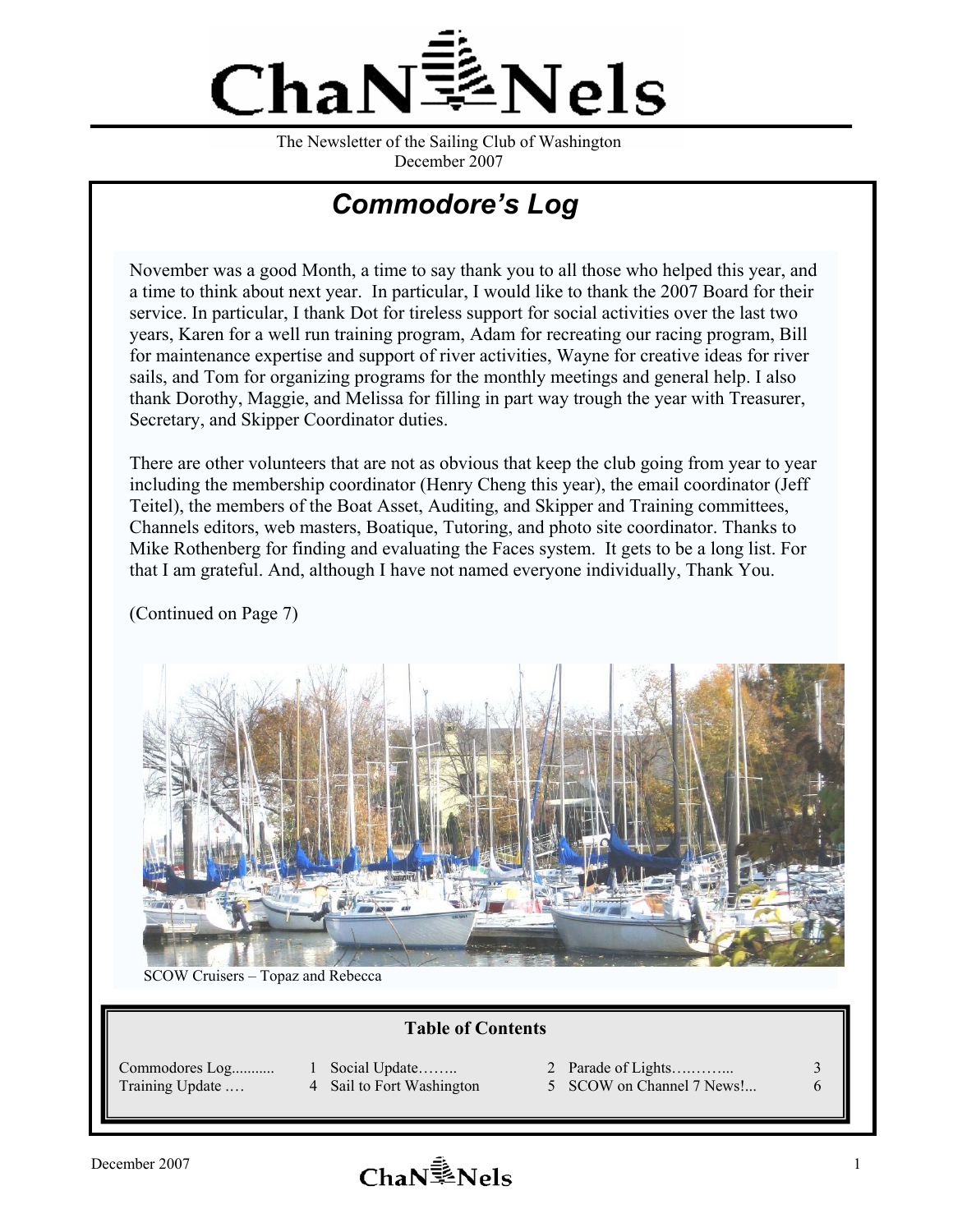











For more pictures go to the SCOW picture website

http://picasaweb.google.com/Sailing.Club.of.Washington

# **Social Director Message.**

Merry Christmas and Happy New Year and all the other holidays in between!!!!

Warmest wishes to you all and a big

# **THANK YOU**

for making SCOW the Fun place to be this year.

I look forward to seeing you all in 2008 at the

#### Afterglow - January 12, 2008

and the

#### Re-UP Brunch – March 16, 2008

Both functions will take place at the Colonies at McLean.

So….don't wait for a special invitation…just come on out and join us and help your new Social Director, Faith Rodell as she gets these functions ready.

See you on the water!!! And watch for the notices for a spring trip to Smith Island.

Dot Almassy, 2007 Social Director





#### **Next Membership Meeting: Monday, January 14th, 2007**

Location: American Legion, 400 Cameron Street, in Old Town Alexandria Time: Socializing downstairs begins at 6:30 pm and the meeting begins upstairs at 7:30 pm.









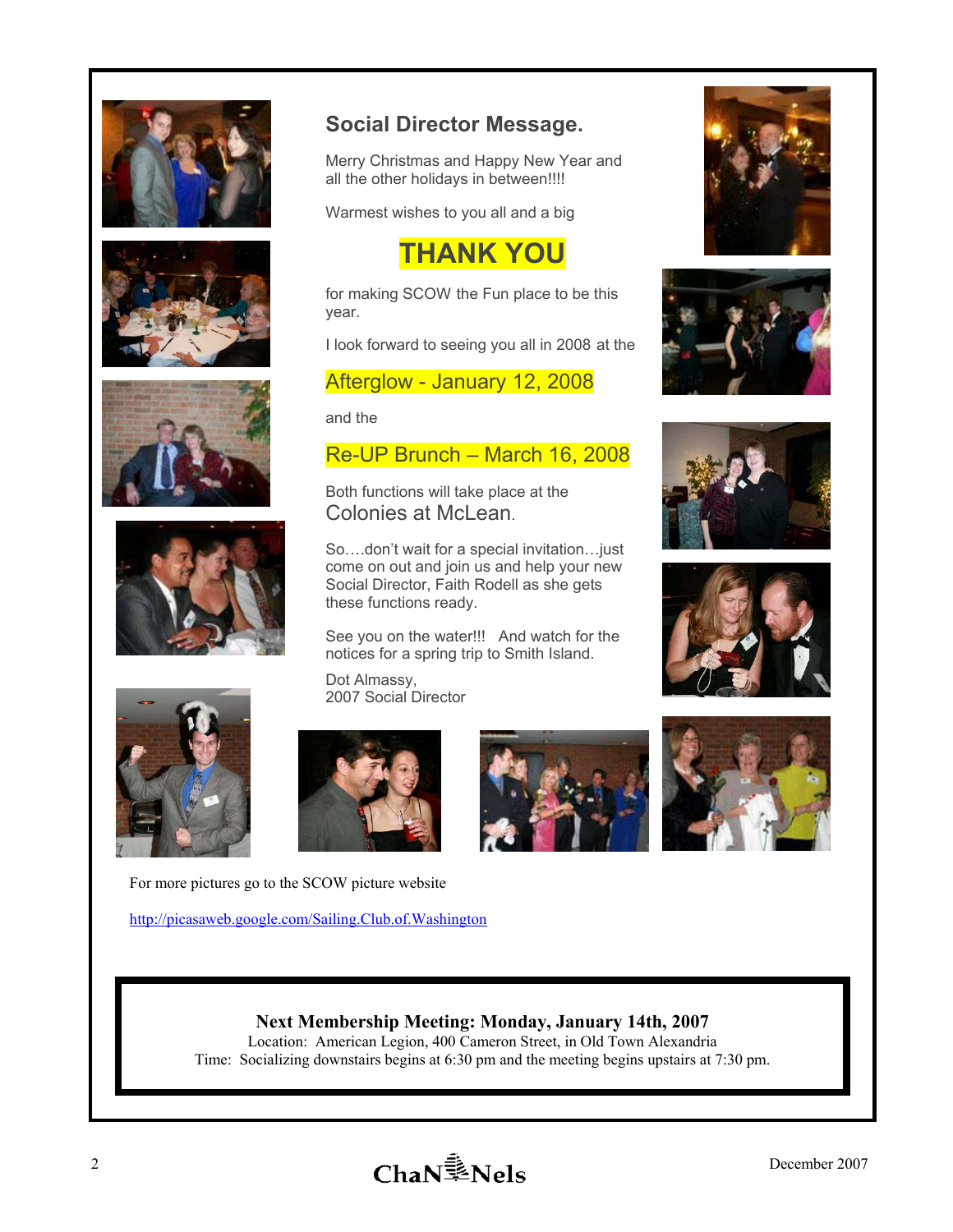Make a Difference! In keeping with the season of giving, the 2007 Washington DC Holiday Boat Parade and the U.S. Marine Corps Reserve believe that no child should go without this holiday season. That is why we have teamed together with Toys for Tots. For 56 years, Marines have been the unchallenged leaders in looking after needy children at Christmas.

Please bring your NEW, unwrapped toy for children from toddlers to seventeen year olds (no guns, knives or weapons, please) to any of the parade functions. Or mail your tax deductible check to: Marine Toys for Tots Foundation, P.O. Box 1947, Quantico, Va 22134 Make check payable to: *Marine Toys for Tots Foundation*



### **Historic Harbors' 2007 Holiday Boat Parade of Lights Weekend Saturday, December 1, 2007**

**3:00 pm:** *Festivities on the docks, Alexandria Marina* to include Santa arriving by the Fireboat Vigilant with pictures for kids and canines, Alexandria Holiday Review Starbucks Cheer Patrol.

**4:30 pm:** Boats and begin formation and/or staging.

**5:30 pm – 6:30 pm:** *Alexandria Harbor Parade* (two laps counterclockwise). Parade led by the Alexandria Fireboat Vigilant followed by the John Glenn and the Schooner Virginia.



One of the 62 Boats in Parade



Elvis Lives – Skipper Elvis (?)



Cinderellas Carriage – Skipper Matt Martelli

Photos by Alice Starcke



Liberty Belle – Skipper Dorothy Stocks



Timeless – Skipper Steve Riker

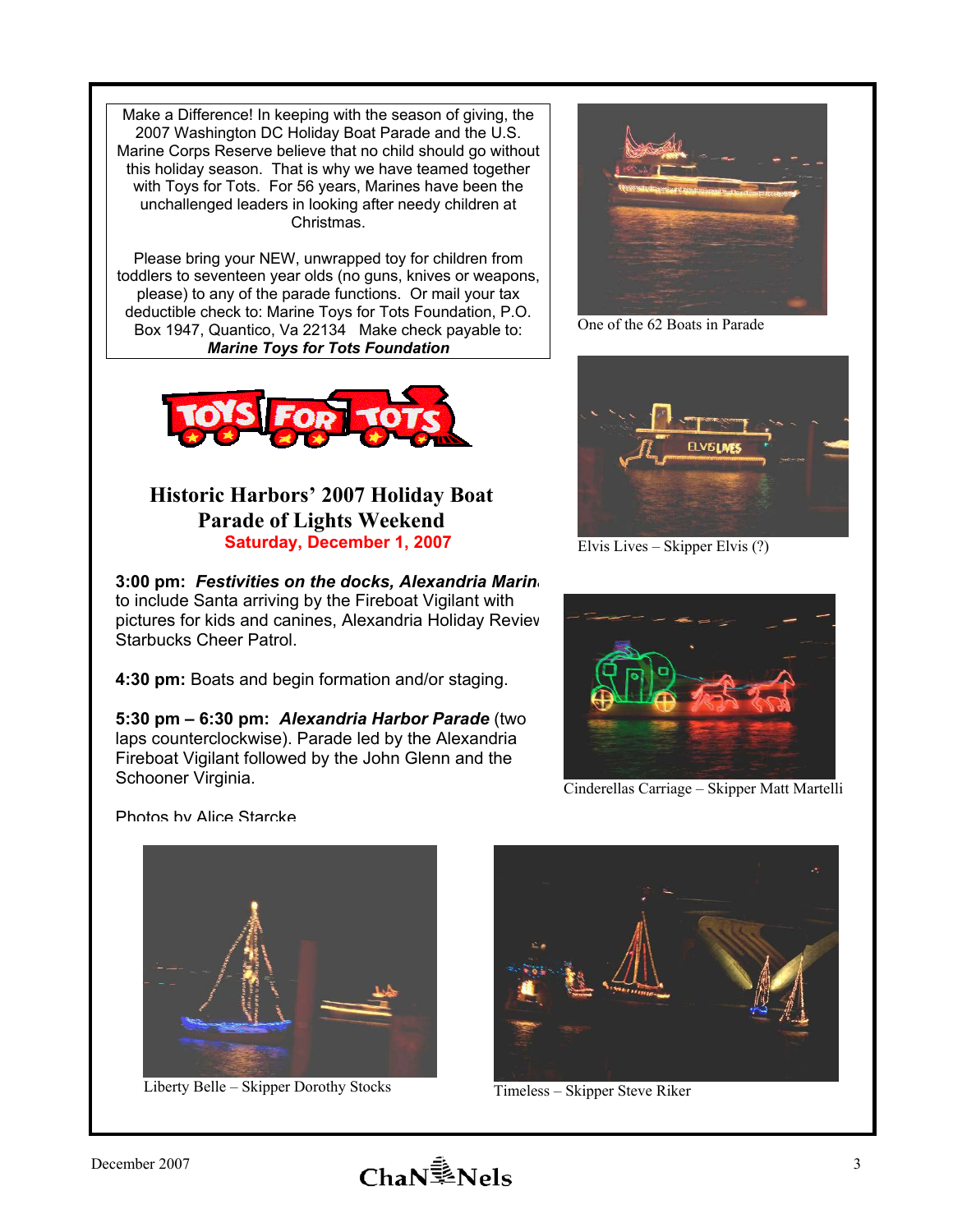



Sailing on Psycho Enjoying a Fall Sail with SCOW

## **Training Update By Karen Szymczak, 2007 Training Director**

I want to publicly acknowledge all of the SCOW trainers who volunteered this year to teach. The SCOW training program would not have been a success without the hundreds of hours these SCOW members volunteered to teach in the classroom and on the water. The table below summarizes the courses taught, the number of participants in each type of course and the number of volunteer hours spent teaching these courses.

| <b>Courses</b> | # of Participants        | # of Volunteer Hours in the       |  |
|----------------|--------------------------|-----------------------------------|--|
|                |                          | <b>Classroom and On-the-Water</b> |  |
| 3 Basic        | 36 students, 11 auditors | 320                               |  |
| 2 Cruiser      | 10 students, 6 auditors  |                                   |  |
| 3 Spinnakers   | 22 students              | 39                                |  |
| 2 Capsize      | 20 students              | 38                                |  |
| 1 Intermediate | students                 |                                   |  |

Twenty-four trainers volunteered a total of 482 hours. The five trainers who volunteered the most hours received small tokens of appreciation at the Hail  $&$  Farewell. These trainers and their hours are below.

| <b>Trainer</b>     | <b>Hours</b> |  |  |
|--------------------|--------------|--|--|
| Neil Shepherd      | 60           |  |  |
| Jan Earle          | 48           |  |  |
| <b>Steve Linke</b> | 40           |  |  |
| Mike Murphy        | 36           |  |  |
| Doug Kelch         | 36           |  |  |

So THANKS to all the SCOW trainers for making 2007 a successful year!

**To me, nothing made by man is more beautiful than a sailboat under way in fine weather, and to be on that sailboat is to be as close to heaven as I expect to get. It is unalloyed happiness.** 

Robert Manry Author, *Tinkerbelle*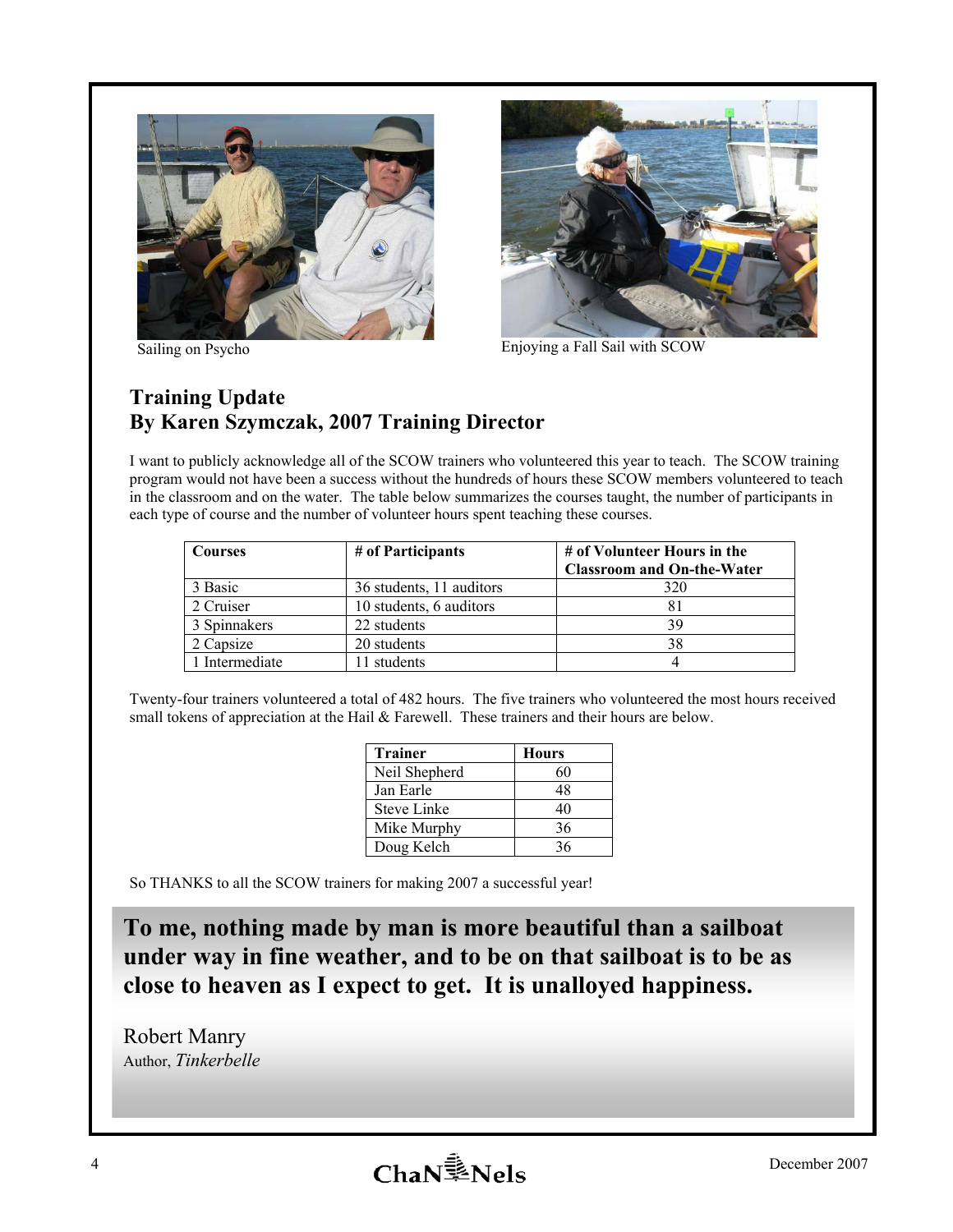

Alice and Kristie



Kristie Steering



Red Nun - Number 84

## **Sail to Fort Washington By Alice Starcke**

 "Well, you really shouldn't stop sailing just because the weather gets a little colder. Just put on your thermal underwear and come on down to the marina," says Zaafar Hasnain. "We'll go to Fort Washington on Saturday." "We'll go where?" I asked. "Fort Washington is not really that far, he said, just a little way past the Wilson Bridge." "Well, ok, I'll try it, I replied.

 About 9 am on Saturday Nov 5, I joined Zaafar and Kristie McComb for a journey on *Topaz* to the little marina down the river. At least I had the good sense to follow his advice on clothing. It was about 50 degrees that day and by mid-morning, Kristie and I were both saying we were glad we wore the long underwear under jeans. Fleece tops and spray suit jackets proved to be a good idea, too. We took turns at the helm and made our leisurely way past Wilson Bridge, thinking to see Fort Washington in, oh, an hour or so. At least the scenery was nice, the breeze was mild, though a little shifty, and lots of other boaters were out. After awhile, Zaafar pulled out the chart and we began looking for RN #86.

 In another hour we got to that mark, then looked for FLR#84 on the chart, which was way-way downriver--or so it seemed. Not sure how it happened but part of the way to #86, we had turned around and were heading upriver again. I said, "Hey, that's the Wilson Bridge ahead." Sure enough, it was, and Zaafar turned the boat around again.



Little Lighthouse



Zaafar Navigating



Ft Washington Marina

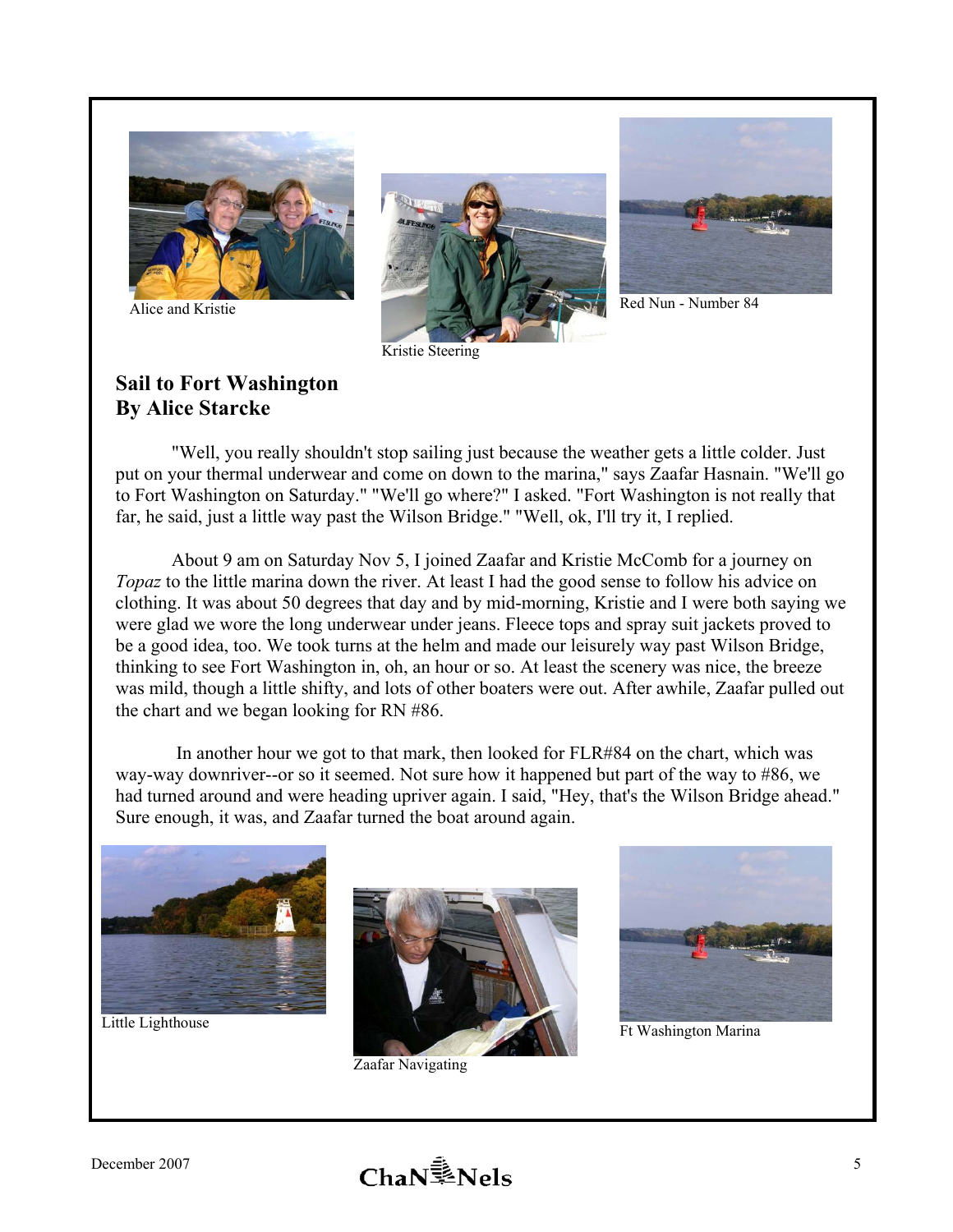# **Sail to Ft Washington (Continued)**

By about 3 pm, we pulled up to the dock at Fort Washington and tied up at Fort Washington. It's a pretty little marina, for those who haven't seen it, with lots of birds on the pier, and has a nice building and clean restrooms, though the restaurant was out of commission for remodeling. We found a few people around, asked about getting more gas for the boat since the gas dock appeared to be closed off. Finally a Maryland water cop told us about the guy named Pat in the repair shop who sometimes helped people with problems like that. Well, we found Pat and he was quite nice about giving Zaafar a ride down the road to a filling station. While they were gone, Kristie and I went back to the boat and had some salami sandwiches and wine. By the time Zaafar returned with the gas and filled the tank and had some food, too, it was getting quite late, so we decided to motor most of the way back.

We then sailed for a bit right below the Wilson Bridge, until the wind picked up and got a little much for the big jib we had been using all day. We then took down the jib and motored the rest of the way back, with a marvelous sunset rounding out a terrific day on the water.



SCOW Skipper Zaafar



#### **Call for SailHers!**

Come join the SCOW SailHers for lunch!

The gals meet in various restaurants near Union Station the second Wednesday of each month at 11:45am to swap sailing stories and keep in touch. Most of the current SailHers met one another at these informal luncheons so do not be shy!

Just send an email to vericrain@gmail.com to get on the email list. We will let you know where we next plan to meet and who to contact to get on the reservation list.

SCOW Sailing on Thanksgiving Day!

### **Sailing Club of Washington – Thanksgiving Channel 7 News!**

If you saw the news aired a clip of Psycho on Thanksgiving in a story "How some people spent the unseasonably warm day". ChaNNel 7 met SCOW crew after sailing in S14 G21 with a jiffy reefed main and storm sail from 11 am to 1pm. While returning the wind had died quite a bit and the sun was shining!

TV showed Zaafar and Maureen tying the boat up in the sun (and of course Psycho's famous Green Hull!). Maureen saying, "Normally its cold and we're wearing sweaters." Shot of her tying the dock lines to the bow cleet. "We're just lucky we could extend the sailing season."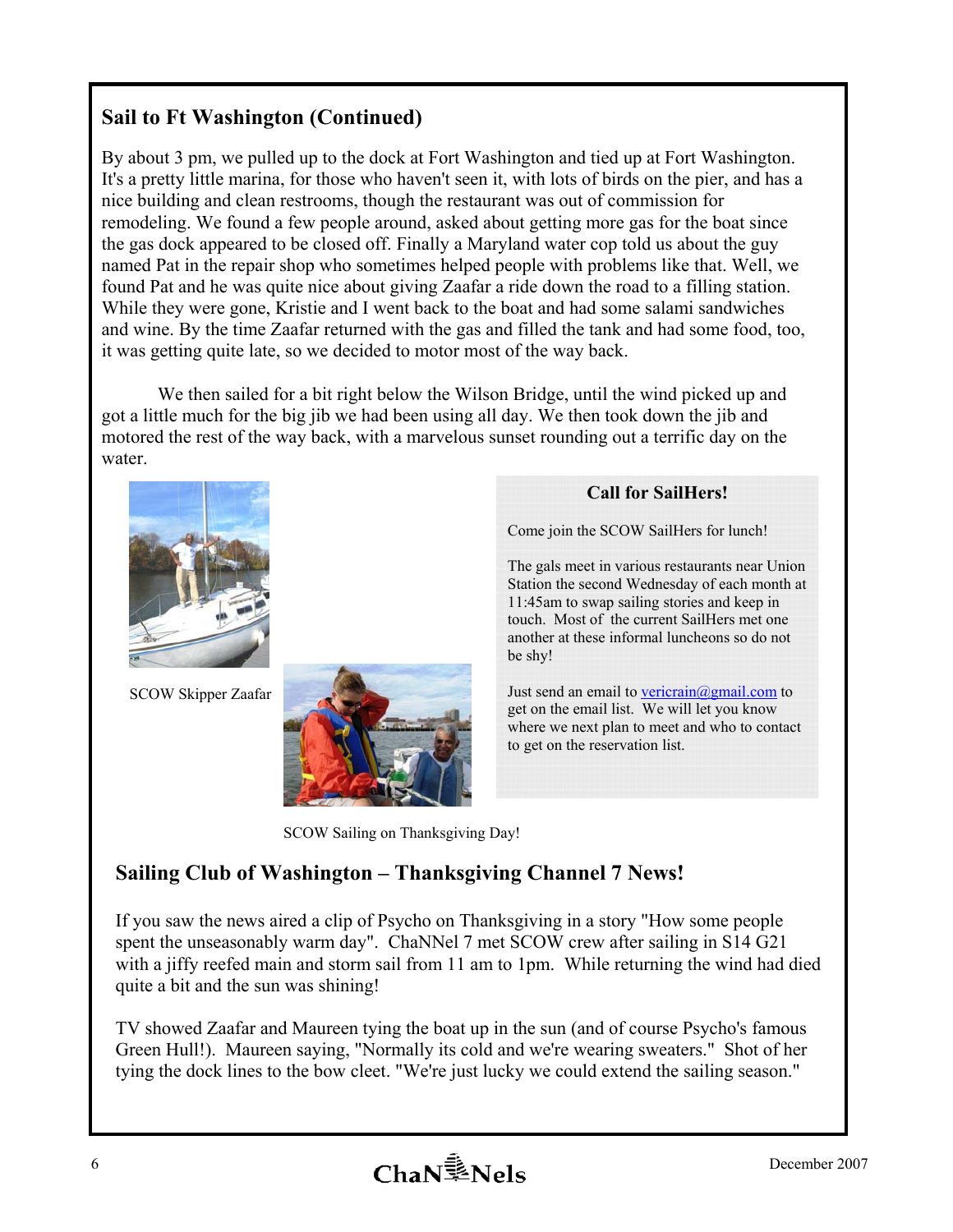(Commodore's Log – Continued from Page 1)

At the Hail and Farewell dinner we recognized some of the many other volunteers who helped out this year. Here I will only mention two more. At the Hail and Farewell we presented the Al Blankfield award, for outstanding service to the club during the past year, to Ron Sheldon for help with moving Topaz from Annapolis, getting Topaz ready for use, and helping with other items. We awarded the Eli Abramson Award, awarded annually for outstanding service to the club over an extended period, to Jeff Teitel for help with training and check-out over many years, maintaining the SCOW email system, service on the board, and more.

With the election of the 2008 Board starts the transition from the current Board and planning for next year. Part of this is the discussion oat the SCOW annual meeting on things we would like to change. Concerns that came up include:

- Training for the new boat scheduling system at the Re-Up Brunch
- Discussion of maintenance items that need attention
- Who can we contact about dirty bathrooms at the WSM
- How can we make sure the boats are put away properly?
- Could some skippers use a refresher course to improve their skills?

The December Board meeting will be a joint meeting of the 2007 and 2008 Boards to pass along useful information. At the end of the year, the 2008 Board takes over from the 2007 Board. I and others will continue to work with the 2008 Board to ensure a successful transition and a good year next year. The new Board members are:

# **Officers:**

 Tom Paquin, Commodore Lisa Eller, Vice Commodore Maggie Nelson, Secretary Chris von Guggenberg, Treasurer

## **Directors:**

 Wayne Williams Ron Trueworthy Mike Rothenberg Faith Rodell Adam Pressman Fran Jezisek Melissa Ennis

I have confidence in the new Board and look forward to a good year. I thank them for stepping up to run for the Board and for their guidance in the coming year.

Thank you for the opportunity to serve,

John Rogers SCOW 2007 Commodore